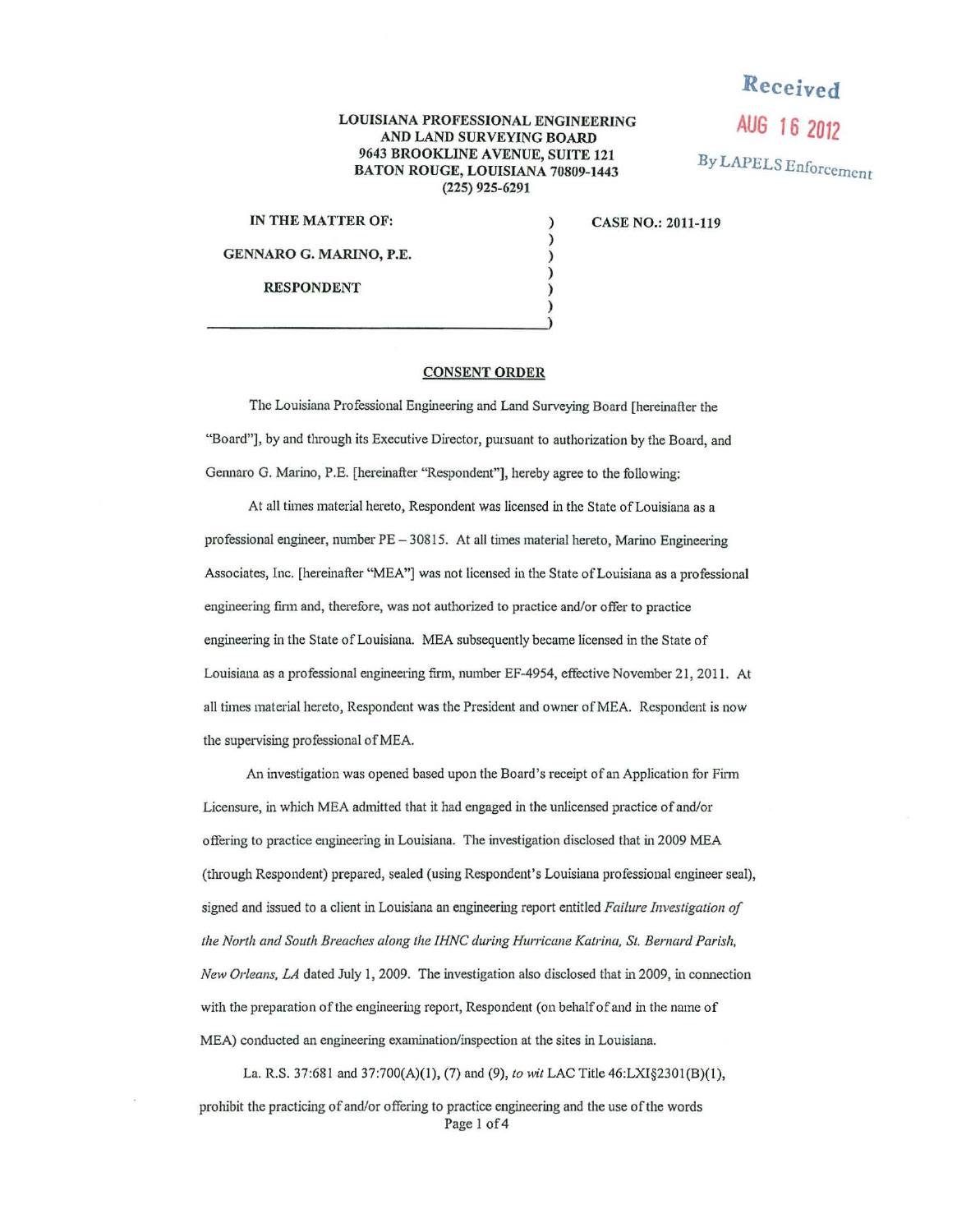"engineer", "engineering" or any modification or derivative thereof in a person's name or form of business or activity in the State of Louisiana without proper licensure. La. R.S. 37:698(A)(12) prohibits licensees from aiding or assisting another person in violating the laws and/or rules of the Board. La. R.S. 37:698(H) permits the Board to take disciplinary action against persons who violate La. R.S.  $37:698(A)(12)$ , upon a finding of guilt following the preferral of charges, notice and hearing and a majority vote of its entire membership authorized to participate in the proceeding. La. R.S. 37:681, La. R.S. 37:698(A)(l2) and (H), La. R.S. 37:700(A)(l), (7) and (9) and LAC Title  $46: LXI\$  (B)(1) were in effect at all times material hereto.

It is undisputed that (a) at all times material hereto MEA was not licensed to practice and/or offer to practice engineering in Louisiana, (b) in 2009 MEA practiced and/or offered to practice engineering and used the word "engineering" in its name and in conjunction with its business in Louisiana without proper licensure and (c) Respondent aided or assisted MEA in violating the laws and/or rules of the Board.

By letter dated July 9, 2012, the Board gave notice to Respondent that it was considering the preferral of charges against Respondent on the grounds that he may have violated La. R.S. 37:698(A)(l2), relative to the aiding or assisting of another person in violating the laws and/or rules of the Board.

Wishing to dispense with the need for further disciplinary action and to conclude the instant proceeding without further delay and expense, for the purpose of this proceeding only, Respondent and the Board do hereby enter into this Consent Order, in which Respondent of his own free will consents to the issuance of a Consent Order by the Board, wherein Respondent agrees to (a) pay a fine of five hundred (\$500.00) dollars, (b) pay administrative costs oftwo hundred ninety-three and 48/100 (\$293.48) dollars, (c) successfully complete the Board's online Louisiana Laws and Rules Quiz, (d) successfully complete the Board's online Louisiana Professionalism and Ethics Quiz, and (e) the publishing of this Consent Order on the Board's website and a summary of this matter in the Board's official journal, the Louisiana Engineer and Surveyor Joumal, and the reporting of this matter to the National Council of Examiners for Engineering and Surveying (NCEES), identifying Respondent by name.

Respondent admits to violations of the referenced laws and/or rules regarding the aiding or assisting of another person in violating the laws and/or rules of the Board. Respondent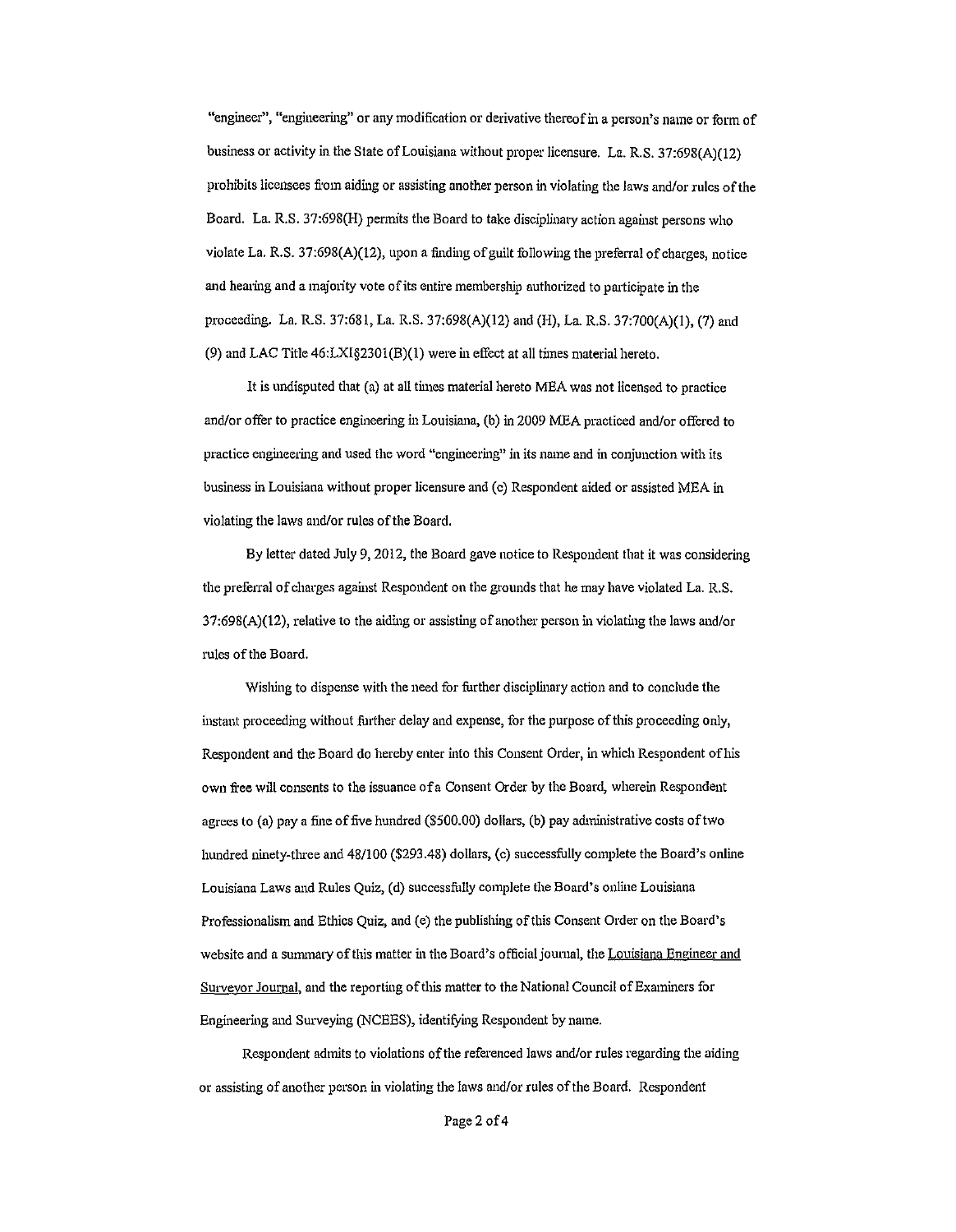acknowledges awareness of said laws and/or rules and states that he will comply with all applicable laws and rules henceforth. Respondent has been advised of his right to be represented by counsel before the Board and/or to appear at any hearing personally or by counsel and present witnesses and evidence in his own behalf, and he hereby waives this right and his right to appeal; and he states affirmatively that he has been afforded all administrative remedies due him under the law.

Therefore, in consideration of the foregoing and by signing this Consent Order, Respondent does hereby waive his right to a hearing before the Board, to the presenting of evidence and witnesses in his behalf, to Findings of Fact and Conclusions of Law in this case, and to judicial review of this Consent Order.

Respondent hereby represents (a) that he fully understands the meaning and intent of this Consent Order, including but not limited to its final and binding effect, (b) that he has voluntarily entered into this Consent Order and that no other promise or agreement of any kind has been made to or with him by any person whatsoever to cause the execution of this instrument and (c) that the sanctions set forth in this Consent Order do not prevent the Board from taking further disciplinary or enforcement action against Respondent on matters not specifically addressed in tllis Consent Order.

WHEREFORE, the Louisiana Professional Engineering and Land Surveying Board and Respondent agree that:

I. Respondent shall pay a fine of five hundred (\$500.00) dollars, which shall be tendered to the Board by certified check payable to the Board, due upon the signing of this Consent Order; and

2. Respondent shall pay administrative costs of two hundred ninety-three and 48/100 (\$293.48) dollars, which shall be tendered to the Board by certified check payable to the Board, due upon the signing of this Consent Order; and

3. Respondent shall successfully complete the Board's online Louisiana Laws and Rules Quiz with a score of90% or higher and return it to the Board within sixty (60) days of the effective date of this Consent Order; and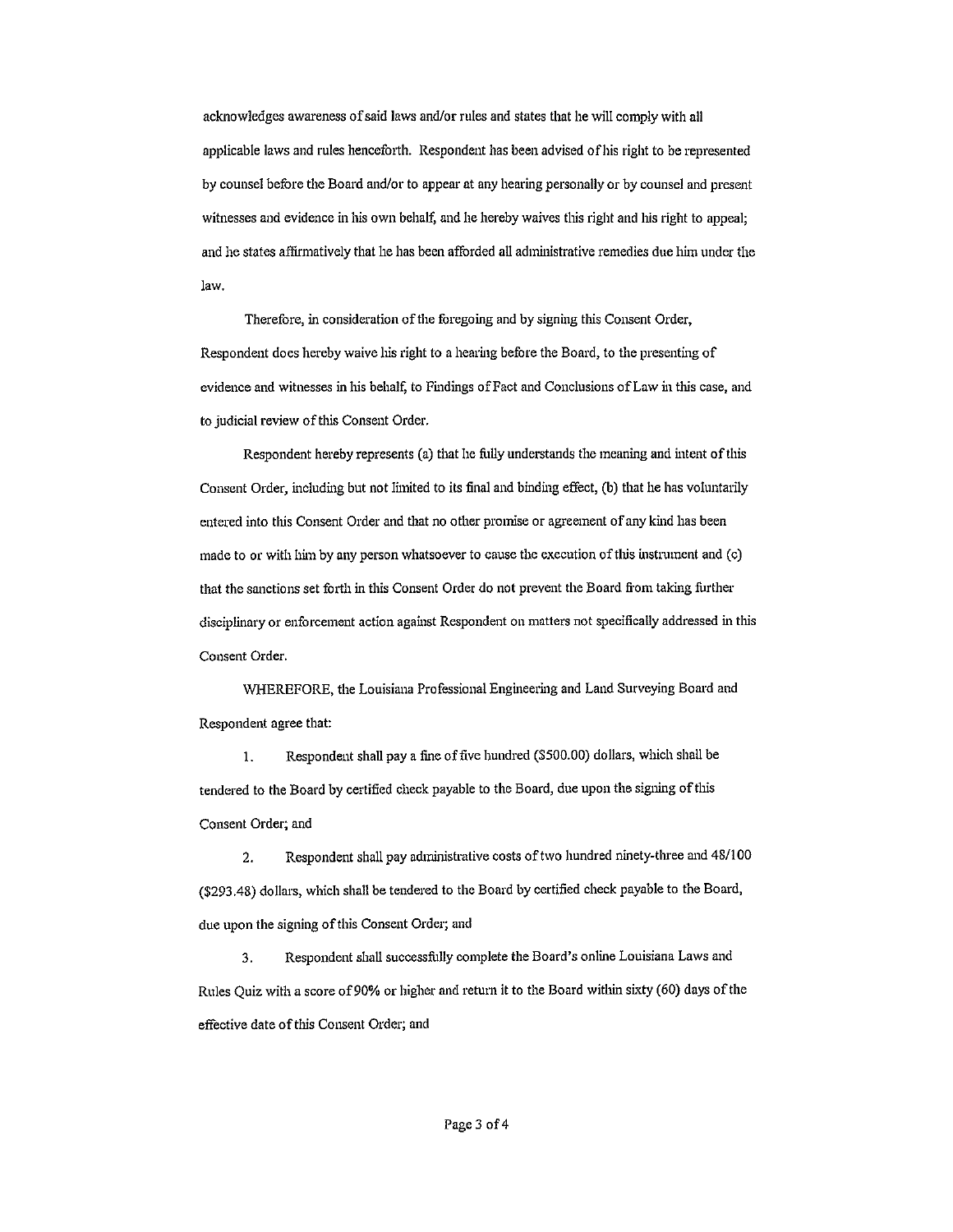4. Respondent shall successfully complete the Board's online Louisiana Professionalism and Ethics Quiz with a score of 90% or higher and return it to the Board within sixty (60) days of the effective date of this Consent Order; and

5. This Consent Order shall be published on the Board's website and a summary of this matter shall be printed in the official journal of the Board, the Louisiana Engineer and Surveyor Journal, and reported to the National Council of Examiners for Engineering and Surveying (NCEES), identifying Respondent by name; and

6. This Consent Order shall not become effective unless and until it is accepted and signed by and on behalf of the Board. Should the Board not accept and sign this Consent Order, it is agreed that presentation of this matter to the Board shall not prejudice the Board or any of its members, staff, attorneys or representatives from further participation, consideration, or resolution of any further proceedings herein.

> LOUISIANA PROFESSIONAL ENGINEERING AND LAND SURVEYING BOARD

DATE:  $24$  Sept  $12$ 

 $DATE: 8/9/12$ 

Witnesses to the signature of Gennaro G. Marino, P.E.

Print Name: C  $\overline{\mathcal{L}}$ wishner

Print Name:

Approved by

Brian A. Gilbert 2030 St. Charles Averlue New Orleans, LA 70150 Telephone: (504) 598-1000

Attorney for Gennaro G. Marino, P.E.

BY: **DONNA** SENTELL, Executive Director

GENNARO G. MARINO, P.E., Respondent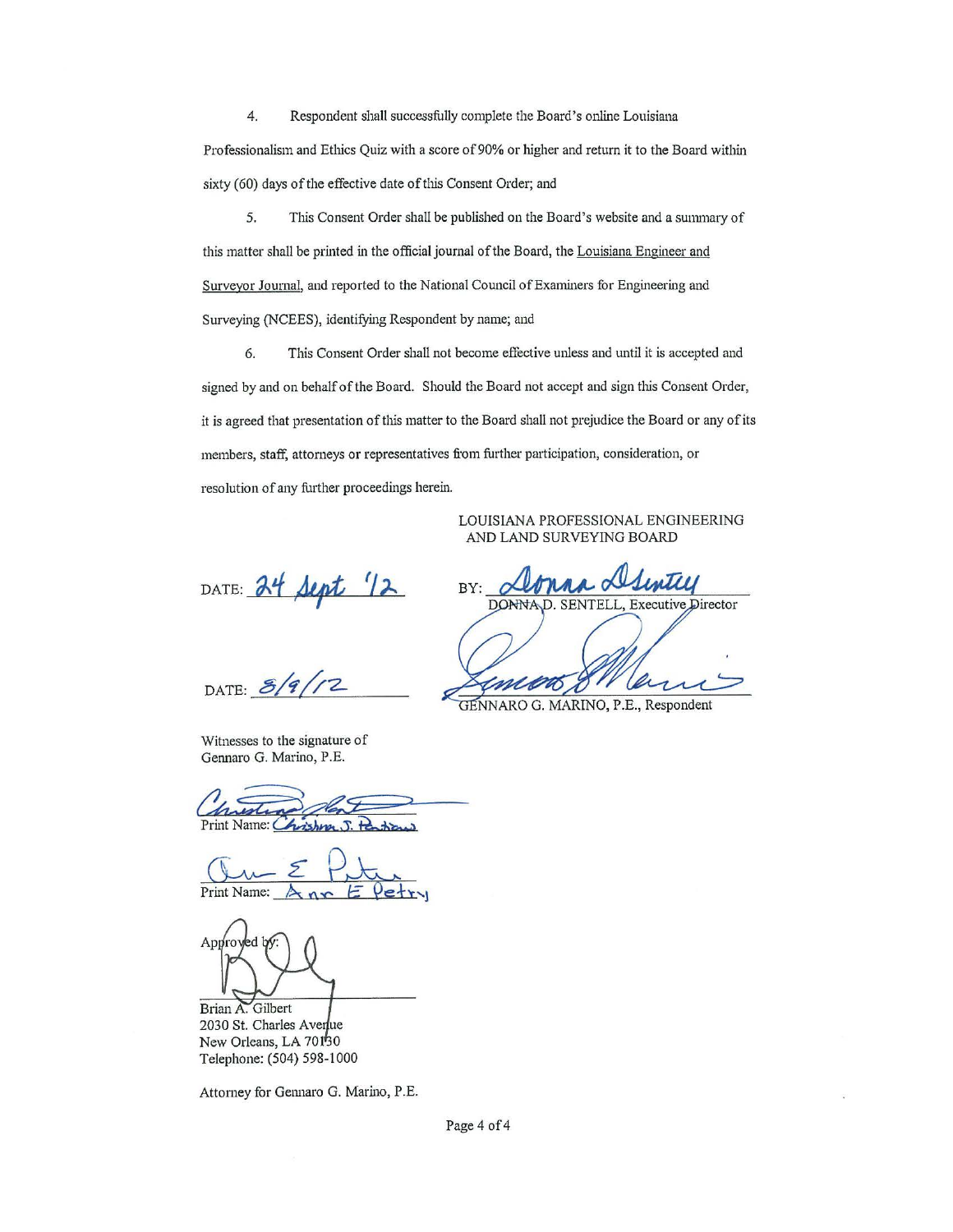

## LOUISIANA PROFESSIONAL ENGINEERING AND LAND SURVEYING BOARD

November 18, 2011

Mr. Gennaro G. Marino 1101 East Colorado Avenue Urbana, IL 61801-6401

RE: Louisiana Laws and Rules Quiz Results

Dear Mr. Marino:

Congratulations! This letter is to notify you that you have exceeded the minimum passing score of 90% on the LAPELS Louisiana Laws and Rules Quiz and that, pursuant to Board policy; you have been awarded one (1) Professional Development Hour ("PDH").

As per Title 46:LXI §3105(A) of the Louisiana Administrative Code, every licensee is required to obtain the requisite number of PDHs during each biennial registration renewal period. Professional Engineers are required to earn a minimum of thirty (30) PDHs and Professional Land Surveyors are required to earn a minimum of fifteen (15) each biennial renewal period. Please keep this letter for your records.

The Board appreciates your efforts to maintain accurate and current Continuing Professional Development (CPD) records and wishes you much success in your future endeavors.

Sincerely,

Compliance Division LAPELS